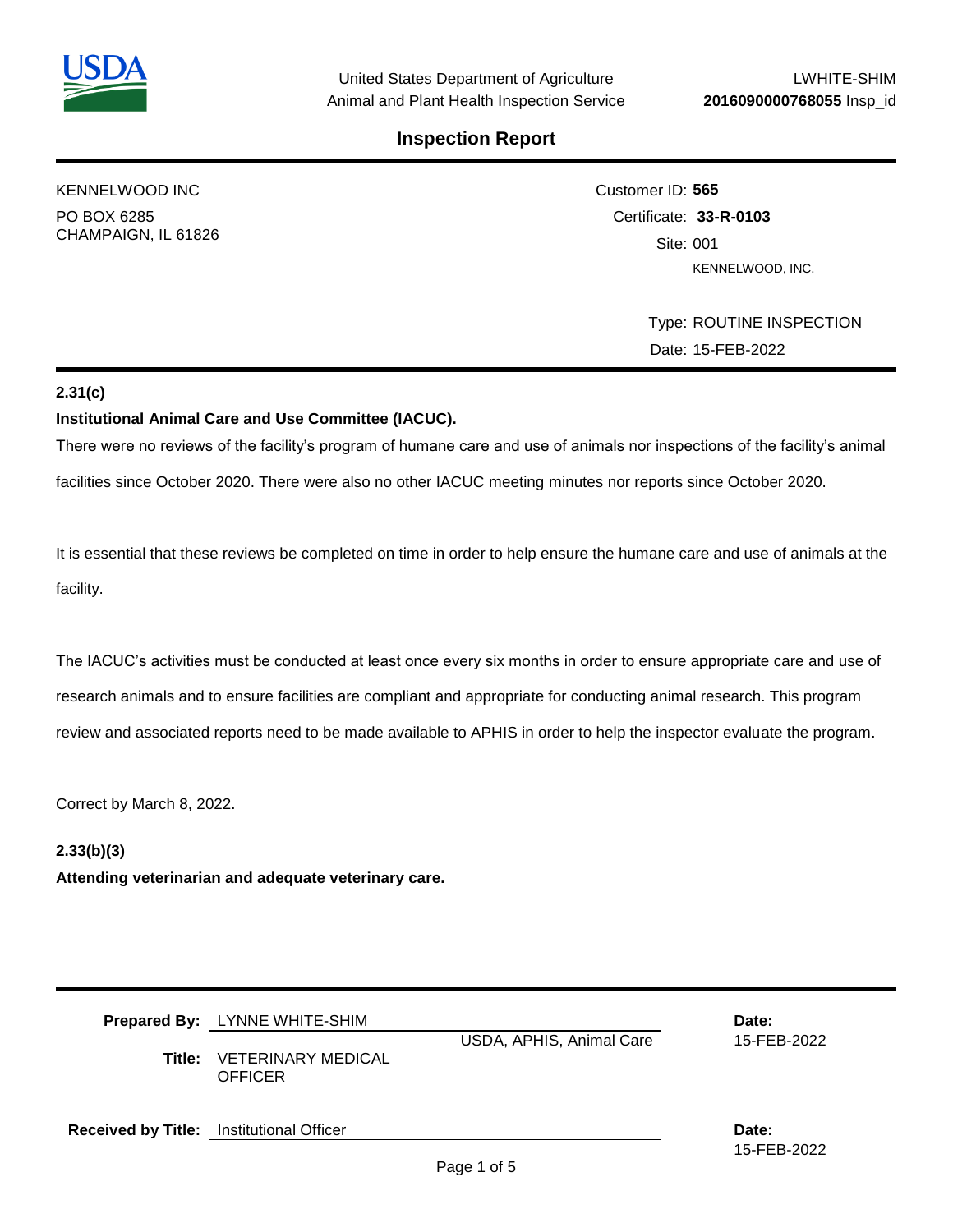A male ten year old white, black and brown hound known as "Oliver" (ear number T1) was found with a moderate amount of hard brown grey build-up and cream to tan colored spongy material at the gum line. The registrant had not identified Oliver's dental condition and therefore was not providing treatment. If left untreated, the abnormal build-up can cause further damage to the gum tissue and tooth structures. Dental conditions can become painful and may decrease the dog's ability to eat normally thus negatively impacting the overall health of the animal. There was also a hairless area on the right hindlimb approximately 0.5 inches in diameter. Left untreated, this skin condition may worsen causing pain and distress to the dog.

A ten year old white, black and brown hound known as "Baxter" (ear number T14) was seen with a hairless area approximately 0.5 inches in diameter, on the left front limb, near the paw. The skin appeared moist and had a pinpoint red spot. The skin surrounding the hairless region was brown in color. The registrant had not noticed and was not treating the skin condition. Left untreated, this skin condition may worsen causing pain and distress to the dog. There was also hard brown to grey build-up with receding gums. Dental conditions can become painful and may decrease the dog's ability to eat normally thus negatively impacting the overall health of the animal.

Failure to promptly identify diseases and injuries delays treatment and may cause undue pain and distress in animals with conditions such as these listed here. A more complete method of daily observation of all animals must be implemented in order to assess their health, well-being and for timely communication with the attending veterinarian. The above described dogs need to be evaluated by a veterinarian for an appropriate diagnosis and treatment.

Correct by February 22, 2022.

|                                                 | Prepared By: LYNNE WHITE-SHIM<br>USDA, APHIS, Animal Care<br><b>Title: VETERINARY MEDICAL</b><br>OFFICER |  | Date:<br>15-FEB-2022 |
|-------------------------------------------------|----------------------------------------------------------------------------------------------------------|--|----------------------|
| <b>Received by Title:</b> Institutional Officer |                                                                                                          |  | Date:                |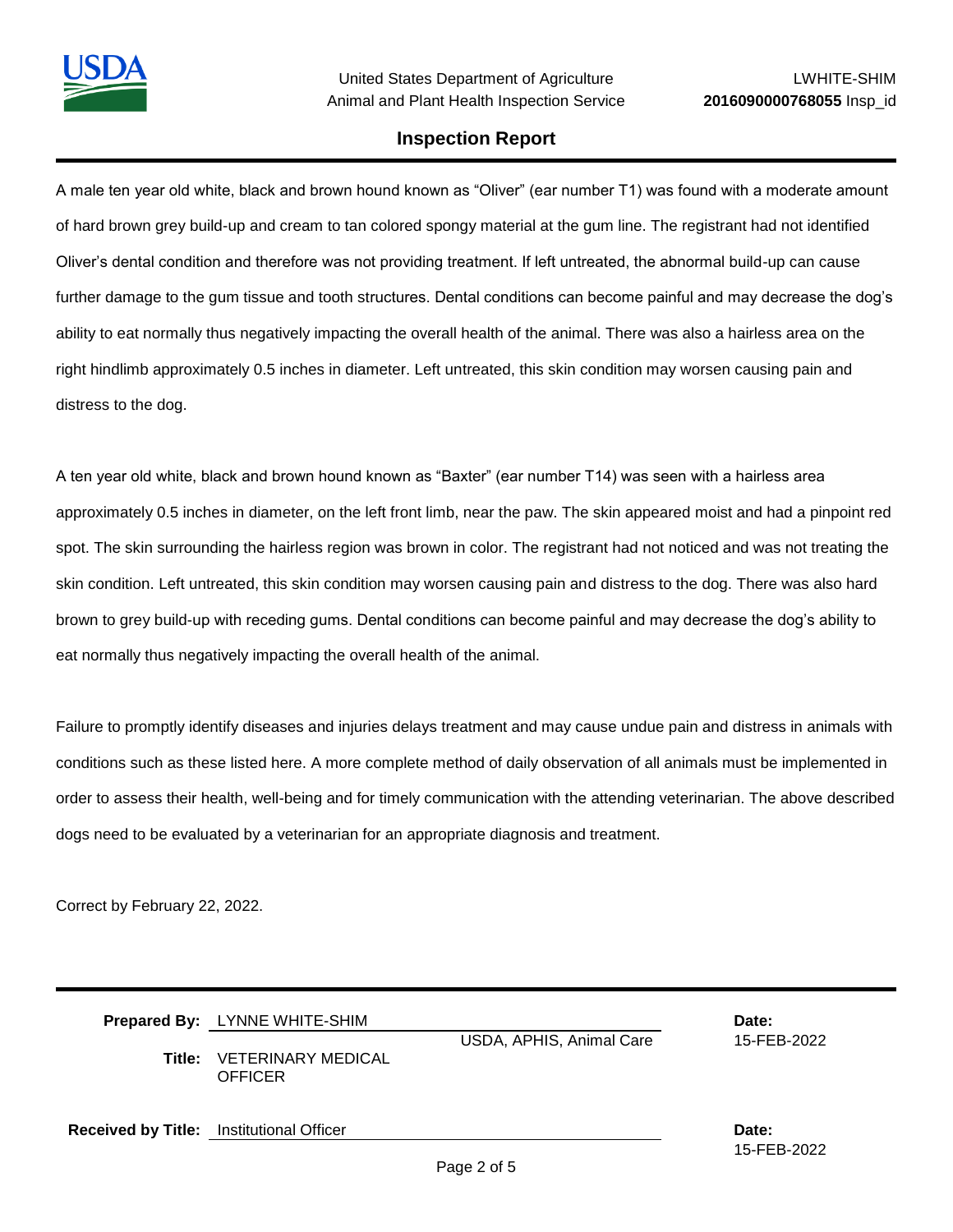

## **3.1(e)**

## **Housing facilities, general.**

An open bag of dog food was not being kept in a lidded container in one of the animal areas.

Open supplies of food can be spoiled, contaminated, and/or infested with vermin, creating potentially hazardous situations for dogs.

Supplies of food must be stored in a manner that protects the supplies from spoilage, contamination, and vermin

infestation. All open supplies of food must be kept in leakproof containers with tightly fitting lids to prevent contamination and spoilage.

Correct by February 22, 2022.

## **3.11(d)**

#### **Cleaning, sanitization, housekeeping, and pest control.**

During the inspection, rodent droppings were observed in two food storage areas.

Rodent droppings and the presence of vermin can create a health hazard for animals at the facility.

An effective program for the control of mammals and other mammals that are pests, must be established and maintained so as to promote the health and well-being of the animals and reduce contamination by pests in animal areas.

Correct by February 22, 2022.

|                                                 | Prepared By: LYNNE WHITE-SHIM<br>USDA, APHIS, Animal Care<br>Title: VETERINARY MEDICAL<br><b>OFFICER</b> |  | Date:<br>15-FEB-2022 |
|-------------------------------------------------|----------------------------------------------------------------------------------------------------------|--|----------------------|
| <b>Received by Title:</b> Institutional Officer |                                                                                                          |  | Date:<br>15-FEB-2022 |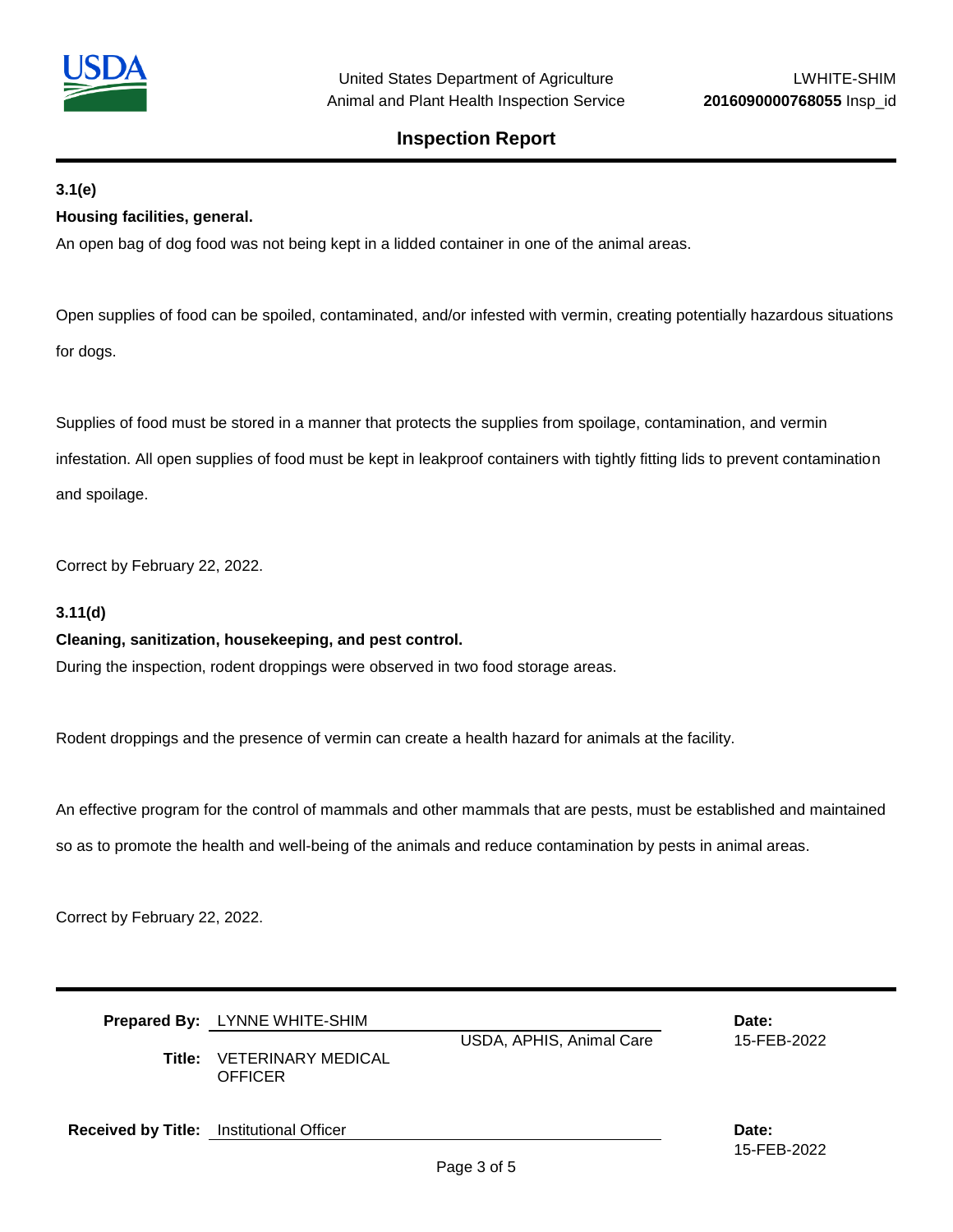

## **3.13**

#### **Veterinary care for dogs.**

Records were not being kept current regarding identification of problems in animals alongside the dates and descriptions of the problems, examination findings, test results, plan for treatment and care, and treatment procedures performed. The program of veterinary care does not include heartworm testing and fecal testing. A frequency to prevent and treat for unmatted hair coats, overgrown toenails, eyes, ears, and teeth has not been listed and approved by the attending veterinarian, and complete physical examinations were not being conducted not less than once every 12 months.

The lack of a complete program of veterinary care and lack of follow-through disallows assurance that the preventive care and treatment is aligned with the veterinarian's authority and guidance. Not fully following the program of veterinary care can create potentially negative medical situations for the dogs, such as the potential for diseases.

Each dealer, exhibitor, and research facility must follow an appropriate program of veterinary care for dogs that is developed, documented in writing, and signed by the attending veterinarian. The attending veterinarian must visit the facility and examine each dog no less than every 12 months. Medical records for dogs must be kept, maintained, and contain all veterinary requirements listed in 3.13. These include heartworm testing and results, fecal testing and results, frequency to check and treat dogs hair coats, toenails, eyes, ears, skin and teeth. The records must also include the veterinarians findings on the dogs' annual exams, and all veterinary issues treated.

Correct by March 2, 2022.

This inspection and exit interview were conducted with the Institutional Officer.

|                                                 | <b>Prepared By:</b> LYNNE WHITE-SHIM<br>USDA, APHIS, Animal Care<br><b>Title:</b> VETERINARY MEDICAL<br><b>OFFICER</b> |  | Date:<br>15-FEB-2022 |
|-------------------------------------------------|------------------------------------------------------------------------------------------------------------------------|--|----------------------|
| <b>Received by Title:</b> Institutional Officer |                                                                                                                        |  | Date:<br>15-FEB-2022 |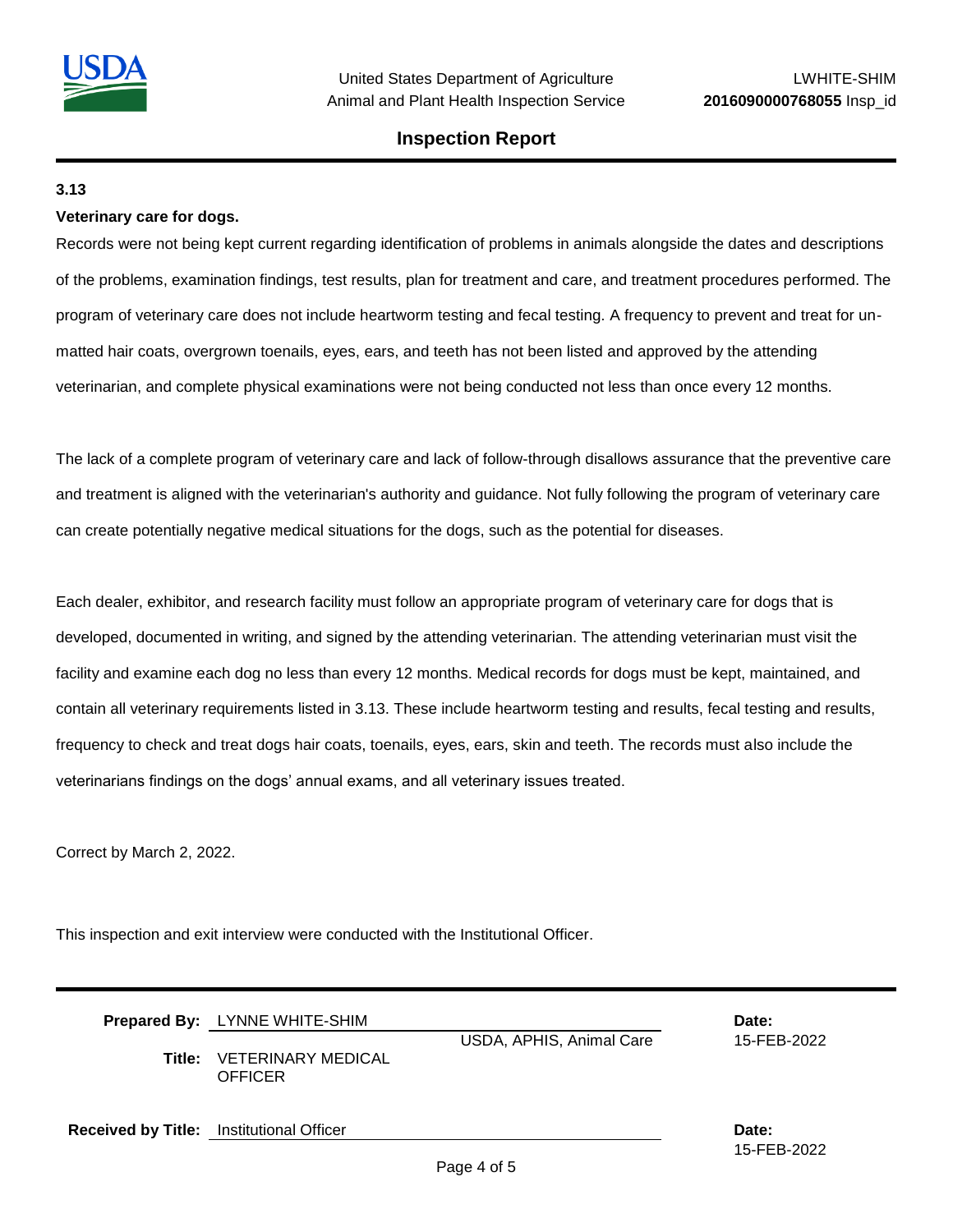

| Title: | <b>Prepared By:</b> LYNNE WHITE-SHIM<br>USDA, APHIS, Animal Care<br>VETERINARY MEDICAL<br><b>OFFICER</b> |  | Date:<br>15-FEB-2022 |
|--------|----------------------------------------------------------------------------------------------------------|--|----------------------|
|        | Received by Title: Institutional Officer                                                                 |  | Date:<br>15-FEB-2022 |